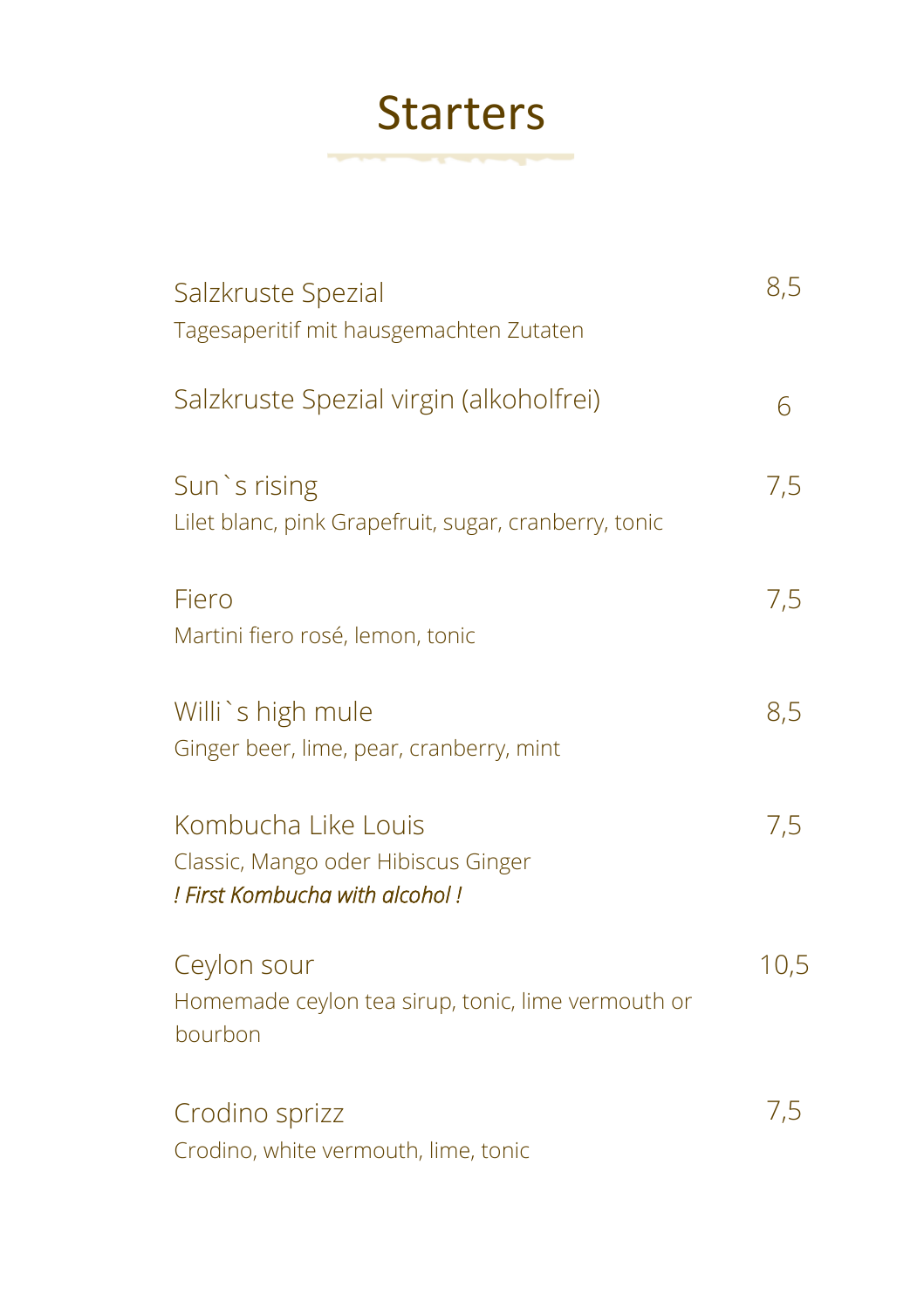## SPARKLING STUFF

**The Company of the Company of the Company** 

÷,

| PIADINI Prosecco Spumante<br>Viticoltori Ponte                            | $0,1$ L               | 6,5 |
|---------------------------------------------------------------------------|-----------------------|-----|
| Veneto, Italien<br>Pet Nat brut<br><b>Höfling</b><br>Franken, Deutschland | $0,1 \quad 7,5$       |     |
| Crémant Brut, Blanc de Noir<br>Stephan Steinmetz<br>Mosel, Deutschland    | $0.1 \, \text{L}$ 7.5 |     |
| 2015 Blanc de Blanc Sekt<br>Wagner und Stempel<br>Rheinhessen             | $0,1$ L $7,5$         |     |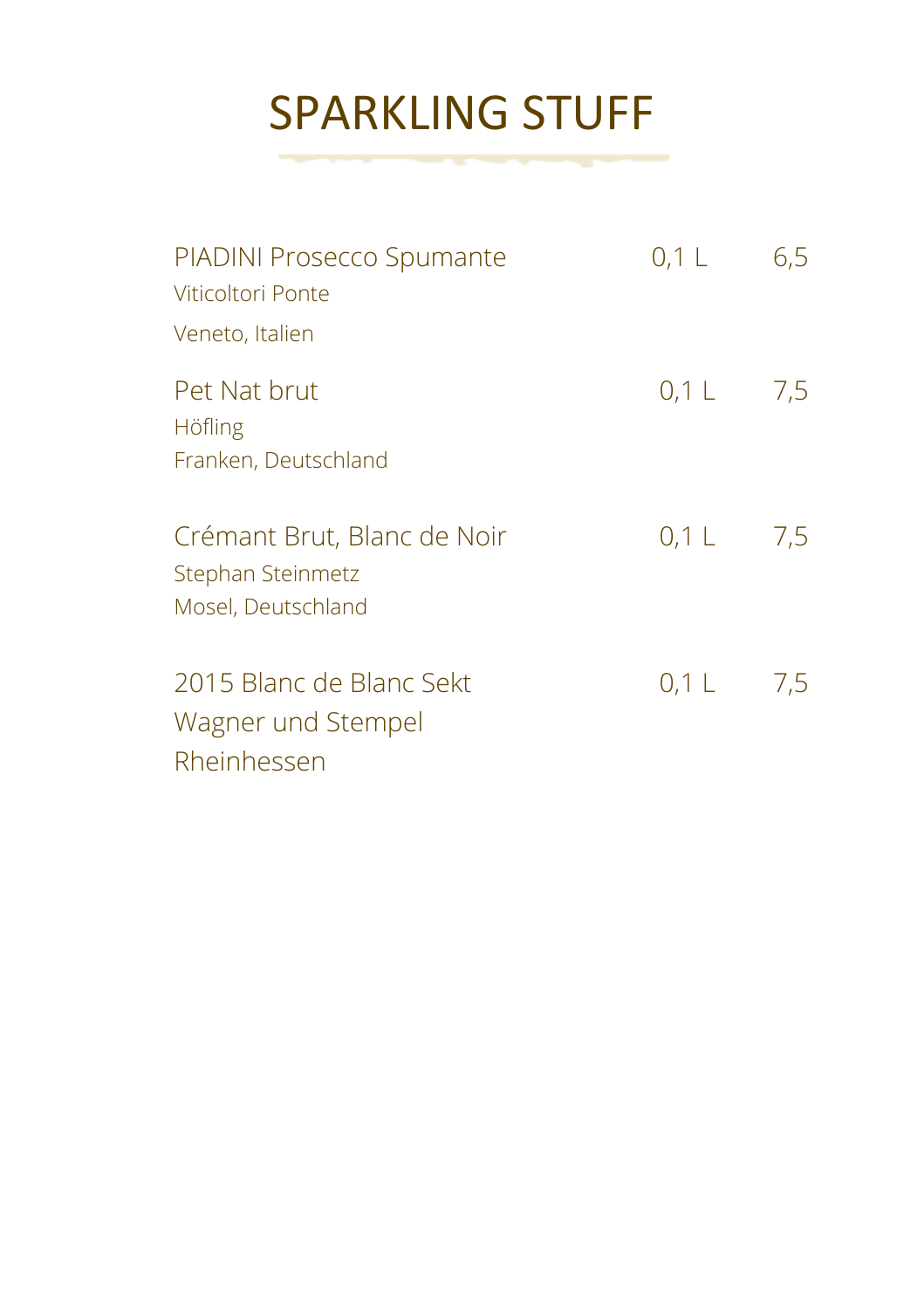# SOFT & HOT & COLD

| Mineralwasser, still, medium                                                | $0,75$ L     | 6,5 |
|-----------------------------------------------------------------------------|--------------|-----|
| Coca Cola, Fanta, Sprite                                                    | $0,25$ L     | 3,5 |
| <b>Honest Bio Eistee</b><br>Minze, Himbeer Basilikum, Pfirsich-<br>Rosmarin | 0,33 L       | 4,5 |
| <b>Fuzetea</b> fused Schwarztee<br>Zitrone, Pfirsich                        | $0,33 L$ 4,5 |     |
| Schweppes Bitter Lemon, Tonic Water <sup>3)</sup>                           | $0,25$ L     | 3,5 |
| Tegernseer Helles, Königs Pils,<br>Bitburger alkoholfrei                    | 0,33L        | 3,5 |
| <b>Tegernseer Helles</b>                                                    | $0,5$ L      | 3,8 |
| Benediktiner Weißbier                                                       | $0,5$ L      | 4,8 |
| Radler, Ruß                                                                 | $0,5$ L      | 4,5 |
| Hausbrand Espresso / Doppio                                                 | 2,0          | 3,5 |
| Hausbrand Espresso Macchiato /<br>Capuccino                                 | 2,5          | 3,5 |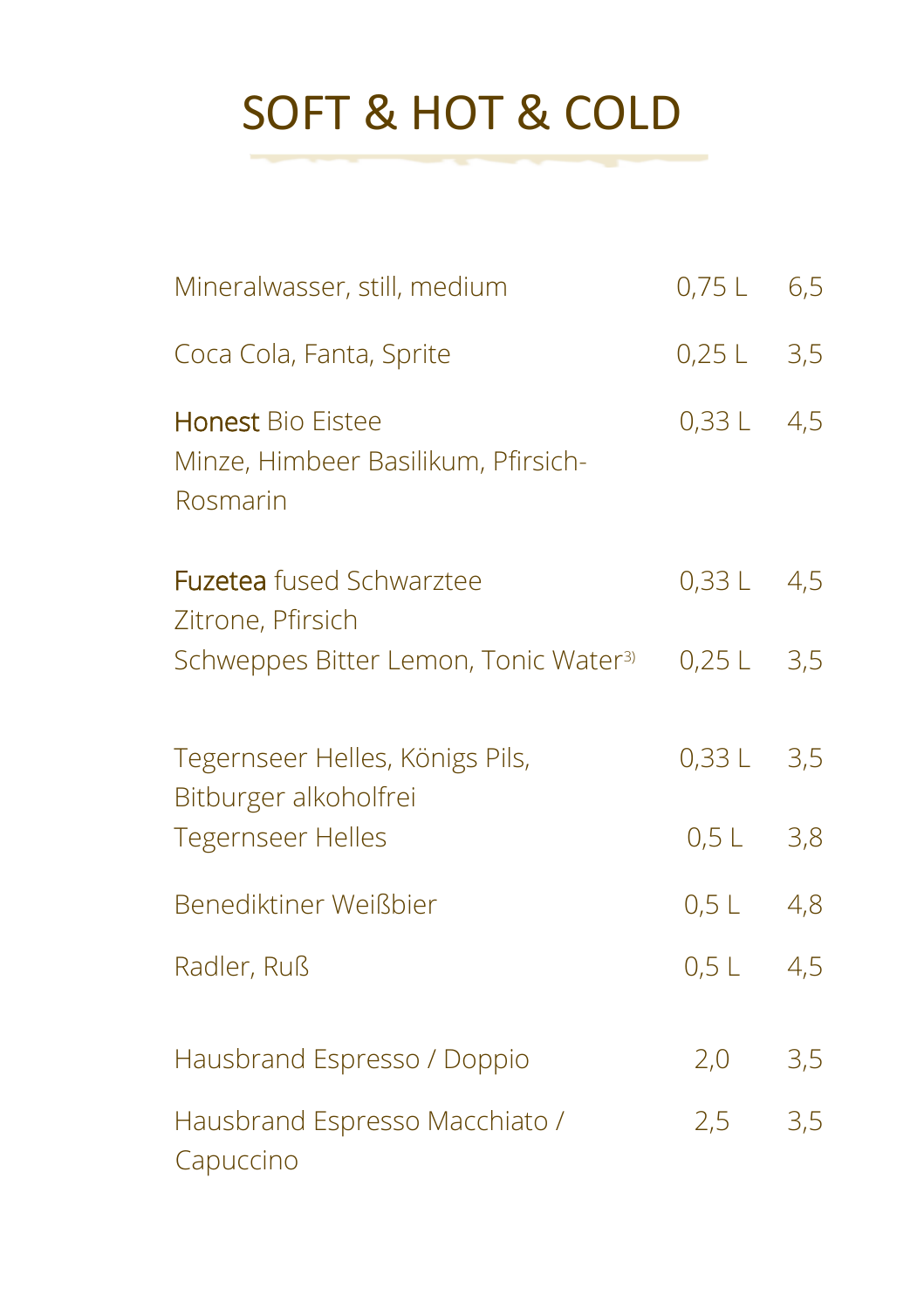

**The State of Contract of the Contract of the Contract of The Contract of The Contract of The Contract of The Contract of The Contract of The Contract of The Contract of The Contract of The Contract of The Contract of The** 

#### *WHITE*

| 2020 Mantinia<br>Semeli<br>Mantinia                             | $0,1$ L | 5   |
|-----------------------------------------------------------------|---------|-----|
| Sauvignon Blanc<br>Neverland<br>Rheinhessen                     | $0,1$ L | 5,5 |
| Weissburgunder<br>Neverland<br>Rheinhessen                      | $0,1$ L | 5   |
| Müller-Thurgau<br>Weingut Höfling<br>Franken                    | $0,1$ L | 5   |
| Champ de Lys<br>Domaine la croix belle<br>Languedoc, Frankreich | $0,1$ L | 5   |
| Riesling<br>Joh. Baptist Schäfer<br>Nahe                        | $0,1$ L | 5   |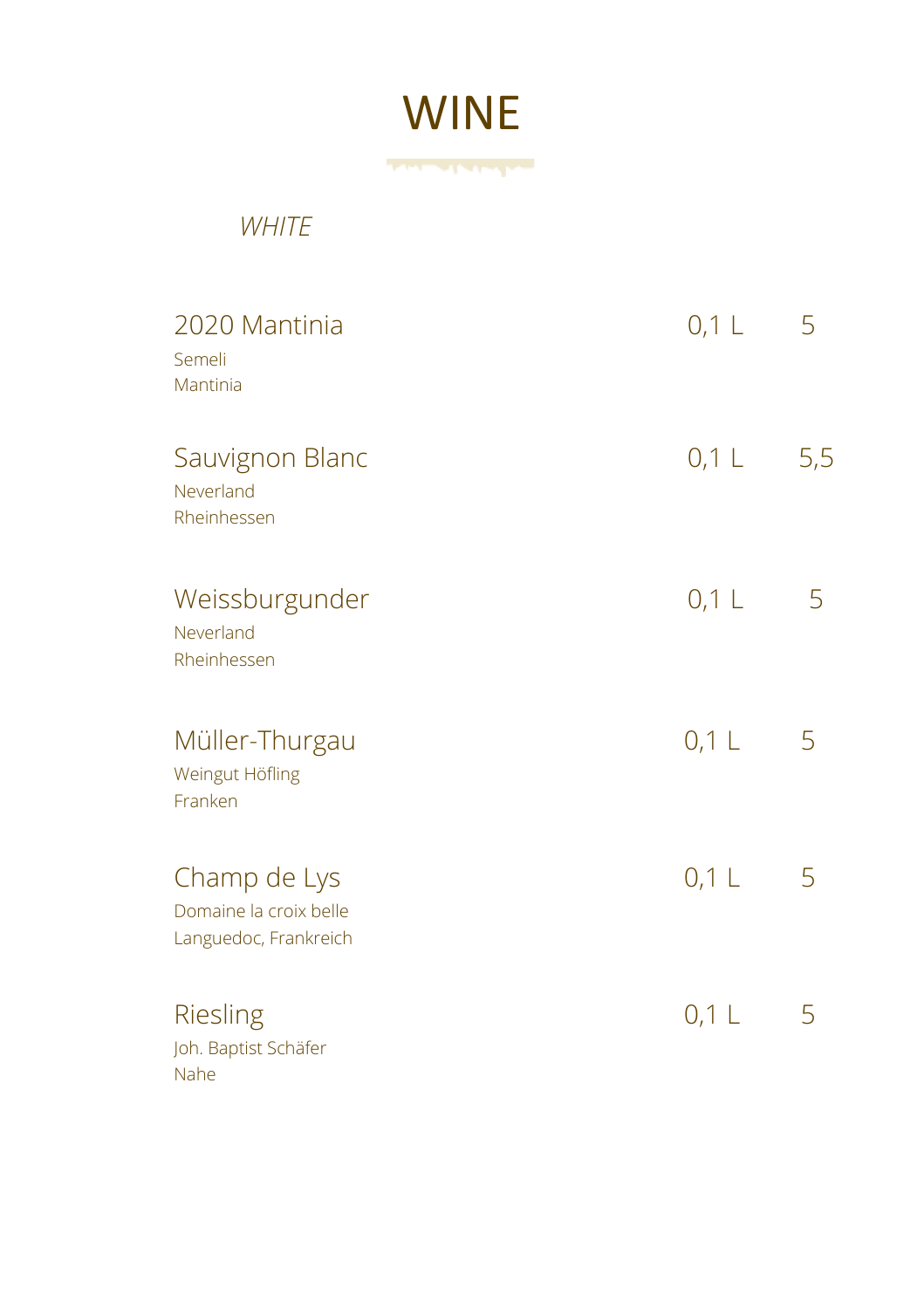

#### *ROTWEINE*

| 2018 Le champ du coq<br>La Croix Belle<br>Languedoc  | 0,1L        | 5   |
|------------------------------------------------------|-------------|-----|
| 2018 Barbazul<br>Huerta de Albala<br>Andalusien      | $0,1$ L     | 5,5 |
| 2015 Bordeaux<br>La Terasse<br>Frankreich            | $0,1$ L     | 6,5 |
| 2013 Merlot / Syrah<br>Kamara Estate<br>Thessaloniki | $0,1 \perp$ | 7,5 |
| 2018 Dolcetto<br>Mauro Molino<br>Piemont             | $0,1$ L     | 6   |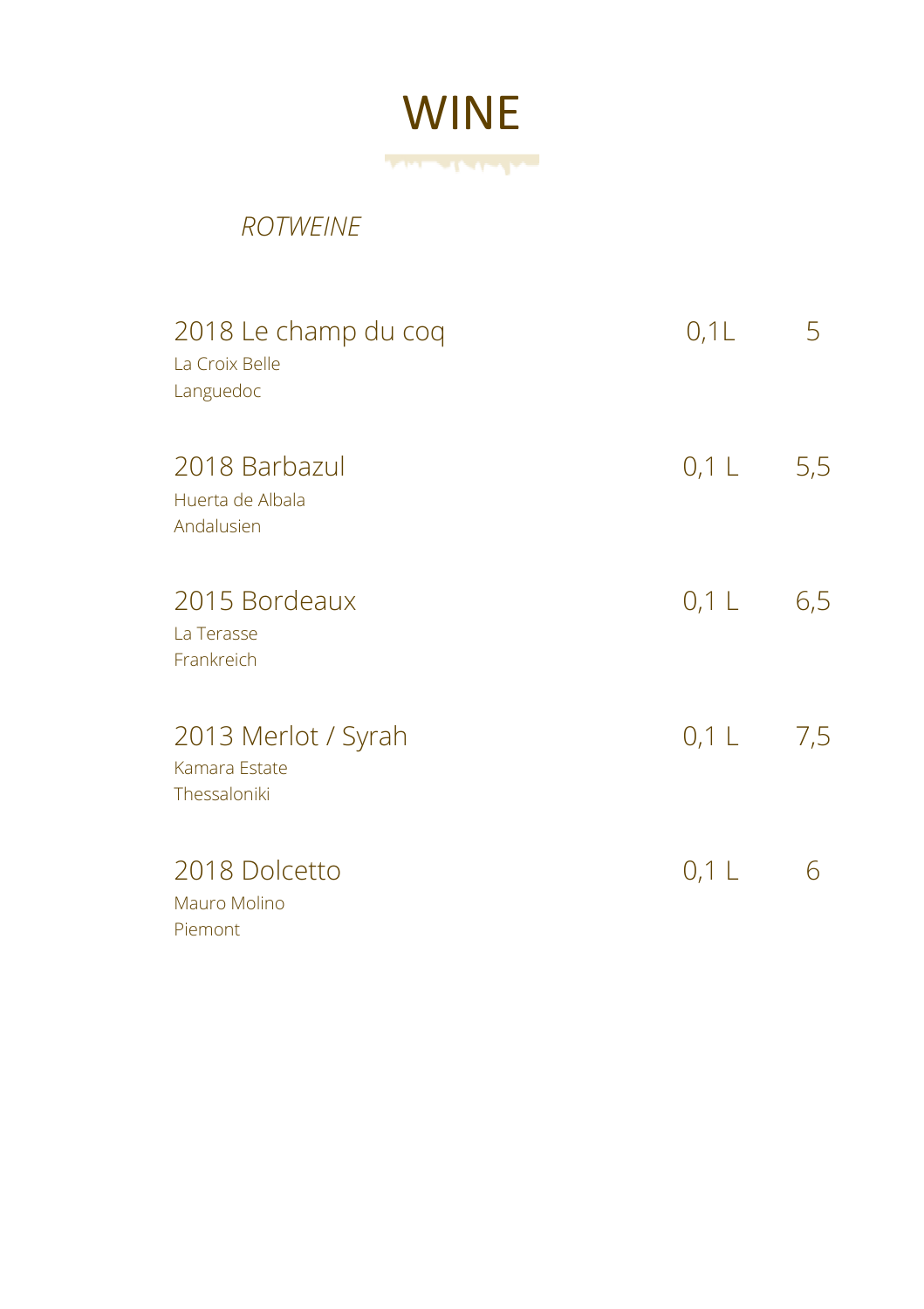# THE FANCY CORNER

the contract of the contract of the contract of the contract of the contract of the contract of the contract of

### **Whisky**

| Bowmore 15 y<br>Scotland, Islay 43 %<br>Dark cjhocolate, dry fruits, smoke, caramel          | 4 cl      | 10,5 |
|----------------------------------------------------------------------------------------------|-----------|------|
| Ardbeg 10 y<br>Scotland, Islay 46 %<br>Smoke, peat, sweet, spicy, soft malt                  | $4 \,$ cl | 9,5  |
| Rum                                                                                          |           |      |
| Rum Malecon 18 v<br>AUSGETRUNKEN<br>Panama 51 %<br>Raisin, chocolate, nuts                   | 4 cl      | 12   |
| <b>Plantation Pineapple</b><br>Trinidad & Tobago 40 %<br>Pineapple, caramel, vanilla, fruits | $4 \,$ cl | 8,5  |
| <b>Brandy</b><br>Gran Duque de 1" GrankEN<br>Jerez 40 %                                      | 4c        | 6,5  |

Cacao, spices, light wood, dry balsamico, grapes